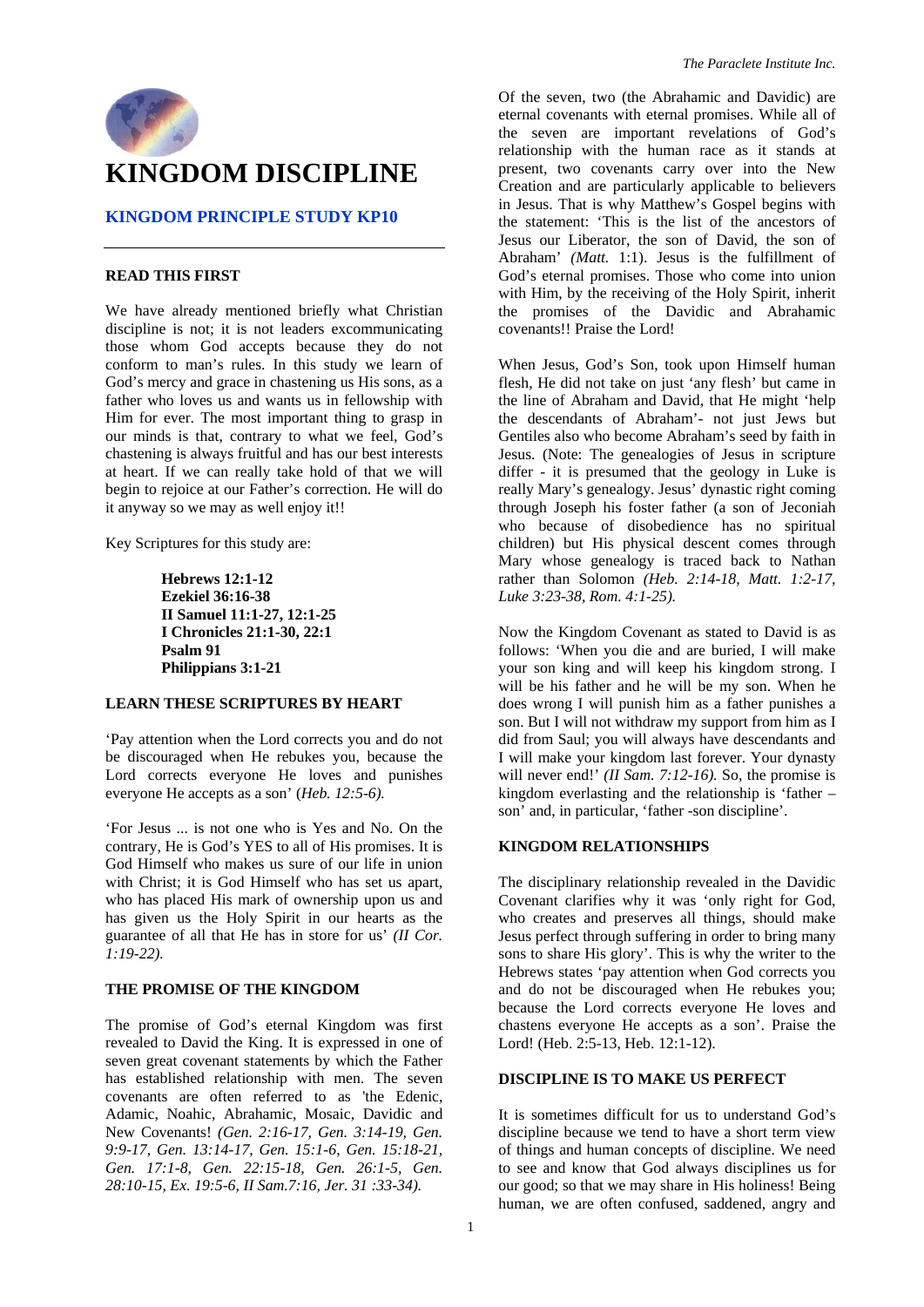frustrated by His rebuke when we ought to rejoice that He cares enough to correct us. We should realise that **we can never be so sure that we are His sons as when He corrects us**! Still, sad or happy, He will still correct us whether we like it or not and bring us into righteousness for His own name sake, i.e. once we have repented and agreed to be His sons!! If we are going to call ourselves by His name then He insists that we bear it in a way that will not disgrace Him. The Ezekiel statement of the New Covenant shows the specific things God promises Himself He will do in us to make sure His sons do not disgrace the family AND do not miss the inheritance!! That is what we need to keep in mind. Without His correction we would never find our way let alone be fit to dwell with our Holy Father in His forever Kingdom *(Heb. 12:10, Ez.36:16-38, Ps. 23:3).* 

#### **ALL DISCIPLINE IS GOOD**

'God is light and in Him there is no darkness at all'. 'Every act of giving and every perfect gift comes down from our Father the creator of heavenly lights who does not change or cause any shadow by His turning. By His own will He brought us into being through the word of truth so that we should have first place among all of His creatures; *(John 1:5, James 1:17, John 1:12-13).* 

Tracing the history of God's dealings with men, we see the pattern that His correction is always positively for our good and never for evil, in the long term. He knew before He created the world the events of man's history and pre-ordained Jesus to be the Saviour of the world. He has always been aware as He corrects His people of His perfect plan to bring us through all testing and difficulties. His plan is that we should live in union with Jesus by the power of the Holy Spirit, by whom Jesus Himself was raised from the dead *(I Peter 1:15-22, Rom. 8:11).* 

**ADAM AND EVE**: Adam's correction was the cursed land, thorns and thistles and plain hard work necessary if he was to eat. Eve received trouble and pain in childbirth and subjection to her husband. They were both cut off from Eden lest they live forever in disobedience. BUT, Salvation in Christ was preached to them (their seed would crush the devil; God would clothe them with righteousness through the shedding of blood! *(Gen. 3:16-19, Gen. 3:22-24, Gen. 3:15, Gen. 3:20-21).*

**CAIN AND ABEL**: Abel accepted God's correction and offered *by faith* what God required. In that way he continues to be a witness to us of righteousness to this day. Cain, having no sense of his state of sin and the need for atonement did his 'own thing' and was rejected; even so God's promise was still available to him if he would just do what God said. Even the murder of his brother did not keep him from God's care and protection! *(Gen. 4:4, Heb.11:4, Gen. 4:3, 5- 7, Gen.4:8-15).* 

**PRE-FLOOD SOCIETY**: God's correction for the total depravity and wickedness of pre-Flood society was tremendously severe. They were offered, though, a place in the Ark (a type of Christ our saviour) which they refused. The Lord renewed His covenant with Noah and his descendants, looking forward to the coming of his seed - Jesus the righteous - who would take away the sin of the whole world *(Gen. 6:3, 5-7; Gen. 6:17, Gen. 7:19-2-1, Gen. 6:18, Gen. 9:1-19).* 

**ISRAEL'S CORRECTION**: Israel's correction was on the basis of their failure to keep the bargain of the Mosaic Covenant. The Law demanded certain behaviour from the people for Jehovah to be their God of special provision - but, being without the inner resources of the Spirit, they continually failed to meet God's meagre demands. Idolatry was the main problem. The elders of Israel actually saw God on the mountain but within days fashioned a golden calf to appease the people. Aaron's feeble excuse was that the 'people made him do it' is a perfect illustration of the basic corruptness, disobedience and poverty of relationship at the heart of all unredeemed men *(Ex. 24:9-11, Ex. 32).* 

It is not possible to rehearse the whole of Israel's history here. Sufficient to say that finally, after insufferable and continual disobedience the Lord removed them from the promised land altogether. BUT, not without promise of their eventual return.

The sad history of Saul, Israel's first King, and God's final rejection of him is another tragedy of man's disobedience. But God already had in the 'pipeline' the newly anointed one whom he would deal with as a son - David *(I Sam. 8 to15, I Sam. 16:1-13, II Sam. 2:4, II Sam. 5:1-5).*

## **DAVID'S EXPERIENCE OF CORRECTION**

The Lord describes David as a man 'completely loyal to me, obeyed my commands, did only what I approve of'! His history is like a burst of light across the pages of Old Testament scripture. David's relationship with his God looks forward to the New Covenant. David sinned but God forgave him and declared him righteous *(see above).* David built a tabernacle without a veil between the Holy place and the Most Holy place; David ate the shew bread even though he was not of the priestly line and God allowed it! No wonder he could say 'You know all about me and you are treating me like a great man. How great you are!' *(1 Sam. 15 to 31, 11 Sam. & 1 Chron.,1; Kings 1-1:8, 11 Sam. 7: 18-29, 1 Chron. 17:17, Rom. 6:23).* 

David was a man like us; he knew sinful desires of the flesh and eyes and human pride. He also experienced what we experience when we turn aside from the Lord - that the wages of sin is death!

**Bathsheba**: Lust, adultery and murder to cover up! The wages - the death of David's son. BUT David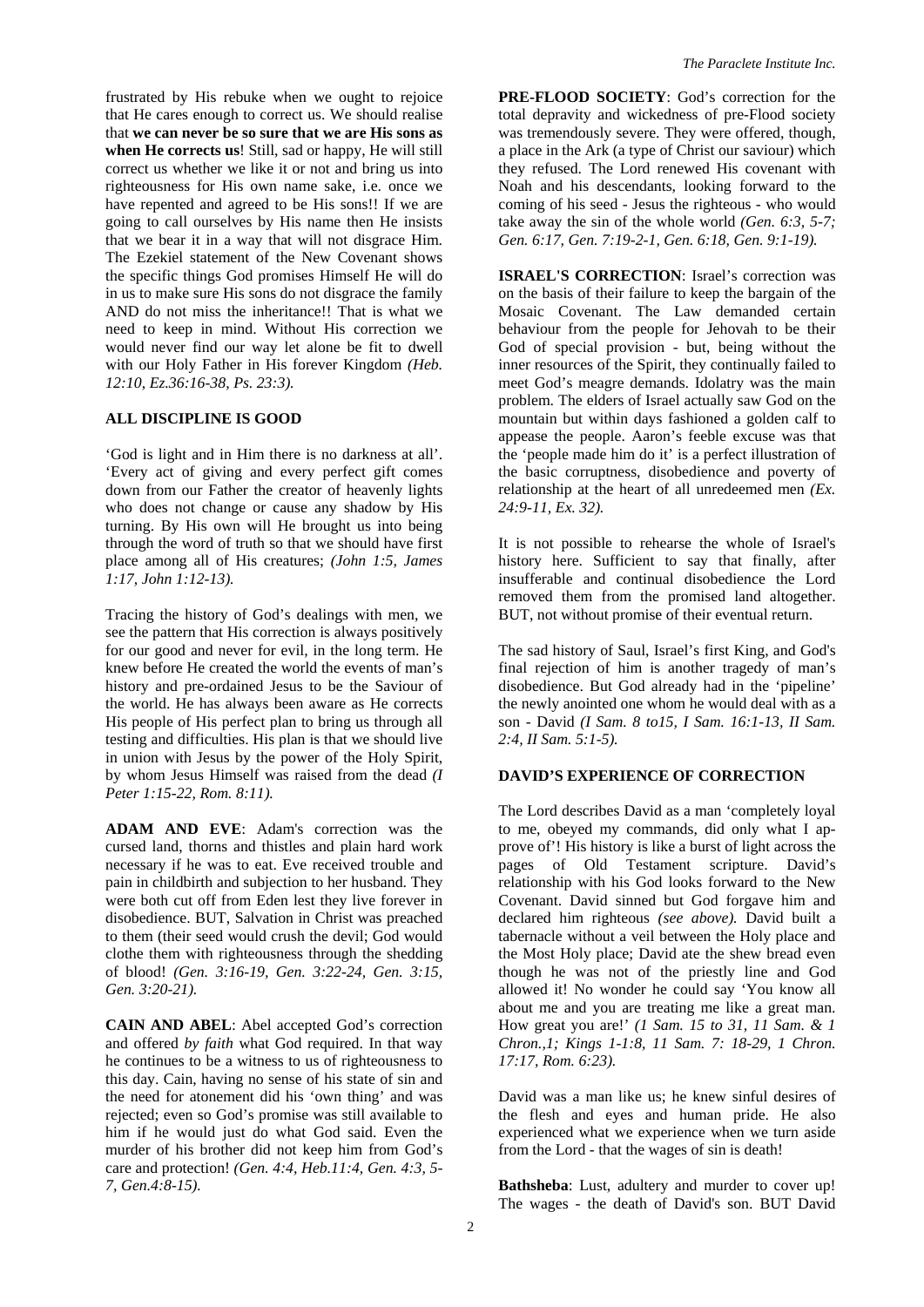repents and accepts God's punishment. See his response to the death of his son: he washed, anointed himself, changed his clothes and went into the Lord's house and worshipped God. The people did not understand this sort of behaviour. But David was a man after God's own heart! *(II Sam. 11:1-27, II Sam. 12:1-25, II Sam. 13 to 18).* 

Note: The death principle did not stop with the death of the baby; it continued in Amnon and Absalom; many times David would have taken the punishment for their sin on himself. He survived but the cost in his family was terrible *(II Sam.13).* 

**David's Census:** Pride, Satan's sin, the sin of Babel, was known to David too! God was displeased and smote Israel. David was convicted of his sin and the Lord let him choose his punishment! Three years famine, three months overtaken by Israel's enemies or three days pestilence in the land by the sword of the Lord. David chooses the hand of the Lord! The severest but the shortest correction! 'Don't let me fall into the hands of man' was his cry. David is not Aaron. He does not attempt to cover up his sinful acts or excuse himself like Saul. He takes his punishment and is distressed that his people suffer and not him. This time he is not so ready to worship - the correction leaves him cringing in righteous fear of the Lord (the beginning of wisdom) *(I Chron. 21:1-30, 1 Chron. 22:1, Ps. 111:10, Prov. 1:7, Ps. 19:9).* 

## **OUR FATHER'S METHODS OF CORRECTION**

Our Father has four main ways of dealing with sons who have strayed into disobedience. If we know what they are it will help us recognise what is happening to us instead of being confused and sinking into condemnation and self pity. Let us never say that we do not deserve His correction; the fact is we do not deserve His mercy.

**FAMINE**: One common way in which our Father shows us that we are not walking as He desires is to quietly withdraw His presence. Actually the truth is that we go walking away from Him, instead of following us, as He does much of the time (even though He is Lord). In the famine experience He just lets us wander off alone. Suddenly we are aware that God is not there! How alone we suddenly feel when He is not available to us! An incident in the Song of Solomon sums it up. We become preoccupied with ourselves and do not heed quickly the Lord's commands; when we decide to move in our own time we find Him not there. We become so impressed by the Lord's past grace in our lives that we forget that He desires to take us on to better things. Those who know the Lord's ways rejoice in the famine. They wait patiently knowing that the Lord will gather them again with fresh revelation and directions; for He has promised never to leave us or forsake us *(Ez. 14:13, Song of Sol. 5:3-8, Hab. 3:17-18, Is. 54:7-9, Heb. 13:5, Ez. 14:15, Josh. 7: 1-26).* 

**EVIL BEASTS**: Another common way that God deals with His sons is to let us fall into the hands of our enemies. He usually uses this method when He wants to deal with sin in our lives. Israel's sudden defeat at Ai is one of many Bible examples. The defeat led to Joshua seeking the Lord and Achan's disobedience being revealed. So it is with our lives. God exposes secret sin for our benefit. Let us not resort to fleshly methods to avoid correction. Note Zedekiah's history of rebellion, seeking help from Egypt when God had delivered Israel into Nebuchadnezzar's hand, is a profound warning in this regard, Egypt being a type of the flesh. Let us, rather, pray like David and seek correction from secret faults *(Ez. 17.11-21, II Kings 2-4:17-20, II Kings 25:1-10, Ps. 19:12-14).* 

**PESTILENCE:** We know that wholeness (body, soul and spirit) is the provision of the cross and that there is available to us the possibility of divine health. However, it is also true that scripture abounds in incidents of God sending sickness upon His people for correction. In particular, this type of correction seems to be mainly for the sin of murmuring and complaint against the Lord's dealings in our lives, unbelief and doubting. The minute we fall into doubt, we are exposing ourselves to sickness in my experience. Note the recorded case of Miriam, and God's quick deliverance to admission of guilt and Moses's intercession *(Ez. 14:19, Is. 53:5, Matt. 8:16- 17,I Peter 2:24, Num. 16:41-50, Num. 12:1).* 

**THE SWORD OF THE LORD**: It is a fearful thing to fall into the hands of the living God but David preferred it. It is quicker and cleaner than any of the above! 'The Word of the Lord is living and powerful and sharper than any two edged sword, piercing even to the dividing asunder of soul and spirit and of joints and marrow and is a discerner of the thoughts and intents of the heart... all things are naked and open to the eyes of Him with whom we have to do!' This type of correction usually occurs when God has spoken to us but we have not obeyed! It is the same as if the cloud of God's glory in the wilderness had moved but the Israelites remained camped. We are no longer under the covering of God's presence and are exposed to the elemental spirits of the universe. Temptation becomes greatly enhanced - particularly lust of the flesh and eyes; dreadful thoughts fill our minds, we become greatly distressed. There is no escape for us EXCEPT to catch up to God quickly. Watch out for this experience and learn to detect it - you will know it because you know that God has spoken to you to do something. Perhaps you are waiting for further confirmations or instructions when God has said Go, we had better Go! *(Ez. 14:17, Heb. 10:31, Heb. 4:12- 16).* 

The great thing about the sword of the Lord is that it never leaves a scar. David recognised this. Though its dealings are severe, it delivers us clean and whole, ready to continue on in holiness with our Holy Maker and Redeemer.